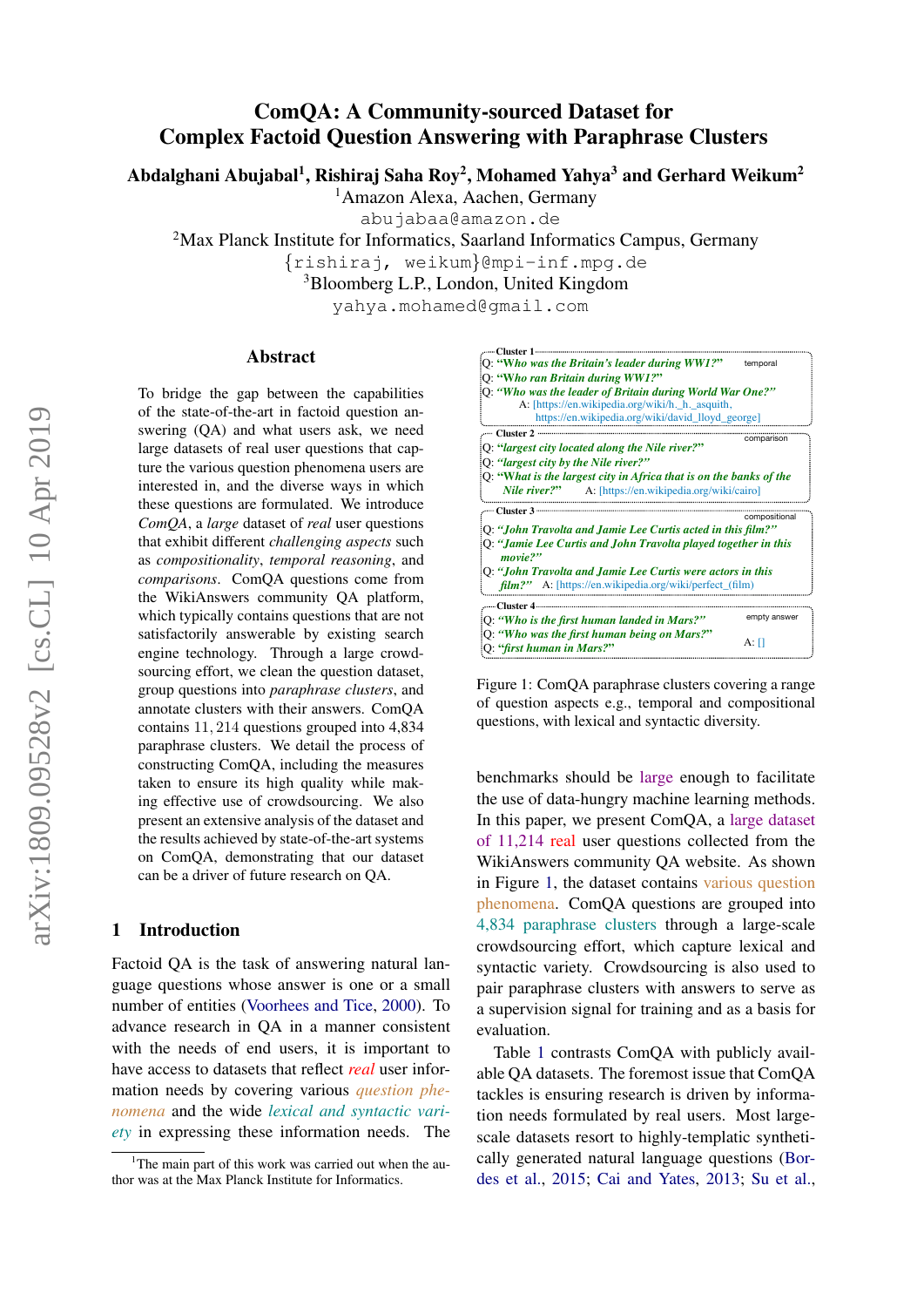<span id="page-1-0"></span>

| <b>Dataset</b>                                 | Large scale $(>5K)$   Real Information Needs | <b>Complex Questions   Question Paraphrases</b> |
|------------------------------------------------|----------------------------------------------|-------------------------------------------------|
| <b>ComQA</b> (This paper)                      |                                              |                                                 |
| Free 917 (Cai and Yates, 2013)                 |                                              |                                                 |
| WebQuestions (Berant et al., 2013)             |                                              |                                                 |
| SimpleQuestions (Bordes et al., 2015)          |                                              |                                                 |
| OALD (Usbeck et al., 2017)                     |                                              |                                                 |
| LC-QuAD (Trivedi et al., 2017)                 |                                              |                                                 |
| ComplexQuestions (Bao et al., 2016)            |                                              |                                                 |
| GraphQuestions (Su et al., 2016)               |                                              |                                                 |
| Complex WebQuestions (Talmor and Berant, 2018) |                                              |                                                 |
| TREC (Voorhees and Tice, 2000)                 |                                              |                                                 |

Table 1: Comparison of ComQA with existing QA datasets over various dimensions.

[2016;](#page-9-1) [Talmor and Berant,](#page-10-3) [2018;](#page-10-3) [Trivedi et al.,](#page-10-2) [2017\)](#page-10-2). Other datasets utilize search engine logs to collect their questions [\(Berant et al.,](#page-8-1) [2013\)](#page-8-1), which creates a bias towards simpler questions that search engines can already answer reasonably well. In contrast, ComQA questions come from WikiAnswers, a community QA website where users pose questions to be answered by other users. This is often a reflection of the fact that such questions are beyond the capabilities of commercial search engines and QA systems. Questions in our dataset exhibit a wide range of interesting aspects such as the need for temporal reasoning (Figure [1,](#page-0-0) cluster 1), comparison (Figure [1,](#page-0-0) cluster 2), compositionality (multiple subquestions with multiple entities and relations) (Figure [1,](#page-0-0) cluster 3), and unanswerable questions (Figure [1,](#page-0-0) cluster 4).

ComQA is the result of a carefully designed large-scale crowdsourcing effort to group questions into paraphrase clusters and pair them with answers. Past work has demonstrated the benefits of paraphrasing for QA [\(Abujabal et al.,](#page-8-3) [2018;](#page-8-3) [Berant and Liang,](#page-8-4) [2014;](#page-8-4) [Dong et al.,](#page-9-2) [2017;](#page-9-2) [Fader](#page-9-3) [et al.,](#page-9-3) [2013\)](#page-9-3). Motivated by this, we judiciously use crowdsourcing to obtain clean paraphrase clusters from WikiAnswers' noisy ones, resulting in ones like those shown in Figure [1,](#page-0-0) with both lexical and syntactic variations. The only other dataset to provide such clusters is that of Su et al. [\(2016\)](#page-9-1), but that is based on synthetic information needs.

For answering, recent research has shown that combining various resources for answering significantly improves performance [\(Savenkov and](#page-9-4) [Agichtein,](#page-9-4) [2016;](#page-9-4) [Sun et al.,](#page-9-5) [2018;](#page-9-5) [Xu et al.,](#page-10-4) [2016\)](#page-10-4). Therefore, we do not pair ComQA with a specific knowledge base (KB) or text corpus for answering. We call on the research community to innovate in combining different answering sources to tackle ComQA and advance research in QA. We use crowdsourcing to pair paraphrase clusters with answers. ComQA answers are primarily Wikipedia entity URLs. This has two motivations: (i) it builds on the example of search engines that use Wikipedia entities as answers for entitycentric queries (e.g., through knowledge cards), and (ii) most modern KBs ground their entities in Wikipedia. Wherever the answers are temporal or measurable quantities, we use  $TIMEX3<sup>1</sup>$  $TIMEX3<sup>1</sup>$  $TIMEX3<sup>1</sup>$  and the International System of Units<sup>[2](#page-1-2)</sup> for normalization. Providing canonical answers allows for better comparison of different systems.

We present an extensive analysis of ComQA, where we introduce the various question aspects of the dataset. We also analyze the results of running state-of-the-art QA systems on ComQA. ComQA exposes major shortcomings in these systems, mainly related to their inability to handle compositionality, time, and comparison. Our detailed error analysis provides inspiration for avenues of future work to ensure that QA systems meet the expectations of real users. To summarize, in this paper we make the following contributions:

- We present a dataset of 11,214 real user questions collected from a community QA website. The questions exhibit a range of aspects that are important for users and challenging for existing QA systems. Using crowdsourcing, questions are grouped into 4,834 paraphrase clusters that are annotated with answers. ComQA is available at: [http://qa.](http://qa.mpi-inf.mpg.de/comqa) [mpi-inf.mpg.de/comqa](http://qa.mpi-inf.mpg.de/comqa).
- We present an extensive analysis and quantify the various difficulties in ComQA. We also present the results of state-of-the art QA systems on ComQA, and a detailed error analysis.

<span id="page-1-1"></span><sup>1</sup><http://www.timeml.org>

<span id="page-1-2"></span><sup>2</sup><https://en.wikipedia.org/wiki/SI>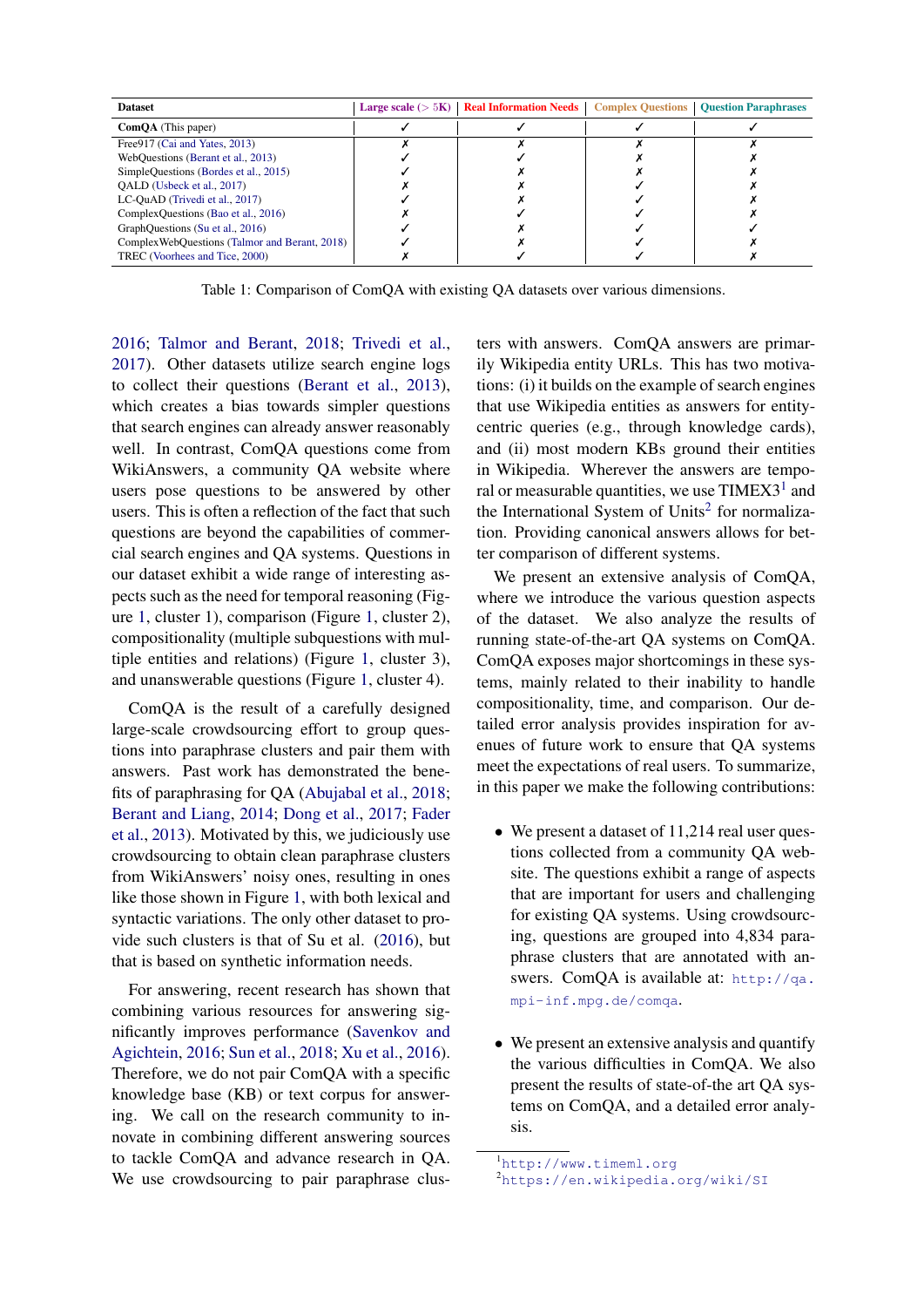# 2 Related Work

There are two main variants of the factoid QA task, with the distinction tied to the underlying answering resources and the nature of answers. Traditionally, QA has been explored over large textual corpora [\(Cui et al.,](#page-9-6) [2005;](#page-9-6) [Harabagiu et al.,](#page-9-7) [2001,](#page-9-7) [2003;](#page-9-8) [Ravichandran and Hovy,](#page-9-9) [2002;](#page-9-9) [Sa](#page-9-10)[quete et al.,](#page-9-10) [2009\)](#page-9-10) with answers being textual phrases. Recently, it has been explored over large structured resources such as KBs [\(Berant et al.,](#page-8-1) [2013;](#page-8-1) [Unger et al.,](#page-10-5) [2012\)](#page-10-5), with answers being semantic entities. Recent work demonstrated that the two variants are complementary, and a combination of the two results in the best performance [\(Sun et al.,](#page-9-5) [2018;](#page-9-5) [Xu et al.,](#page-10-4) [2016\)](#page-10-4).

QA over textual corpora. QA has a long tradition in IR and NLP, including benchmarking tasks in TREC [\(Voorhees and Tice,](#page-10-0) [2000;](#page-10-0) [Dietz](#page-9-11) [and Gamari,](#page-9-11) [2017\)](#page-9-11) and CLEF [\(Magnini et al.,](#page-9-12) [2004;](#page-9-12) [Herrera et al.,](#page-9-13) [2004\)](#page-9-13). This has predominantly focused on retrieving answers from textual sources [\(Ferrucci,](#page-9-14) [2012;](#page-9-14) [Harabagiu et al.,](#page-9-15) [2006;](#page-9-15) [Prager et al.,](#page-9-16) [2004;](#page-9-16) [Saquete et al.,](#page-9-17) [2004;](#page-9-17) [Yin](#page-10-6) [et al.,](#page-10-6) [2015\)](#page-10-6). In IBM Watson [\(Ferrucci,](#page-9-14) [2012\)](#page-9-14), structured data played a role, but text was the main source for answers. The TREC QA evaluation series provide hundreds of questions to be answered over documents, which have become widely adopted benchmarks for answer sentence selection [\(Wang and Nyberg,](#page-10-7) [2015\)](#page-10-7). ComQA is orders of magnitude larger than TREC QA.

*Reading comprehension* (RC) is a recently introduced task, where the goal is to answer a question from a *given* textual paragraph (Kociský et al., [2017;](#page-9-18) [Lai et al.,](#page-9-19) [2017;](#page-9-19) [Rajpurkar et al.,](#page-9-20) [2016;](#page-9-20) [Trischler et al.,](#page-10-8) [2017;](#page-10-8) [Yang et al.,](#page-10-9) [2015\)](#page-10-9). This setting is different from factoid QA, where the goal is to answer questions from a large repository of data (be it textual or structured), and not a single paragraph. A recent direction in RC is dealing with unanswerable questions from the underlying data [\(Rajpurkar et al.,](#page-9-21) [2018\)](#page-9-21). ComQA includes such questions to allow tackling the same problem in the context of factoid QA.

QA over KBs. Recent efforts have focused on natural language questions as an interface for KBs, where questions are translated to structured queries via semantic parsing [\(Bao et al.,](#page-8-2) [2016;](#page-8-2) [Bast and Haussmann,](#page-8-5) [2015;](#page-8-5) [Fader et al.,](#page-9-3) [2013;](#page-9-3) [Mohammed et al.,](#page-9-22) [2018;](#page-9-22) [Reddy et al.,](#page-9-23) [2014;](#page-9-23) [Yang et al.,](#page-10-10) [2014;](#page-10-10) [Yao and Durme,](#page-10-11) [2014;](#page-10-11) [Yahya](#page-10-12) [et al.,](#page-10-12) [2013\)](#page-10-12). Over the past five years, many datasets were introduced for this setting. However, as Table [1](#page-1-0) shows, they are either small in size (Free917, and ComplexQuestions), composed of synthetically generated questions (SimpleQuestions, GraphQuestions, LC-QuAD and ComplexWebQuestions), or are structurally simple (WebQuestions). ComQA addresses these shortcomings. Returning semantic entities as answers allows users to further explore these entities in various resources such as their Wikipedia pages, Freebase entries, etc. It also allows QA systems to tap into various interlinked resources for improvement (e.g., to obtain better lexicons, or train better NER systems). Because of this, ComQA provides semantically grounded reference answers in Wikipedia (without committing to Wikipedia as an answering resource). For numerical quantities and dates, ComQA adopts the International System of Units and TIMEX3 standards, respectively.

#### 3 Overview

In this work, a factoid question is a question whose answer is one or a small number of entities or literal values [\(Voorhees and Tice,](#page-10-0) [2000\)](#page-10-0) e.g., *"Who were the secretaries of state under Barack Obama?"* and *"When was Germany's first postwar chancellor born?"*.

#### 3.1 Questions in ComQA

A question in our dataset can exhibit *one or more* of the following phenomena:

- Simple: questions about a single property of an entity (e.g., *"Where was Einstein born?"*)
- Compositional: A question is compositional if answering it requires answering more primitive questions and combining these. These can be *intersection* or *nested* questions. Intersection questions are ones where two or more subquestions can be answered independently, and their answers intersected (e.g., *"Which films featuring Tom Hanks did Spielberg direct?"*). In nested questions, the answer to one subquestion is necessary to answer another (*"Who were the parents of the thirteenth president of the US?"*).
- **Temporal:** These are questions that require temporal reasoning for deriving the answer, be it explicit (e.g., *'in 1998'*), implicit (e.g., *'during the WWI'*), relative (e.g., *'current'*), or latent (e.g. *'Who is the US president?'*). Temporal questions also include those *whose answer*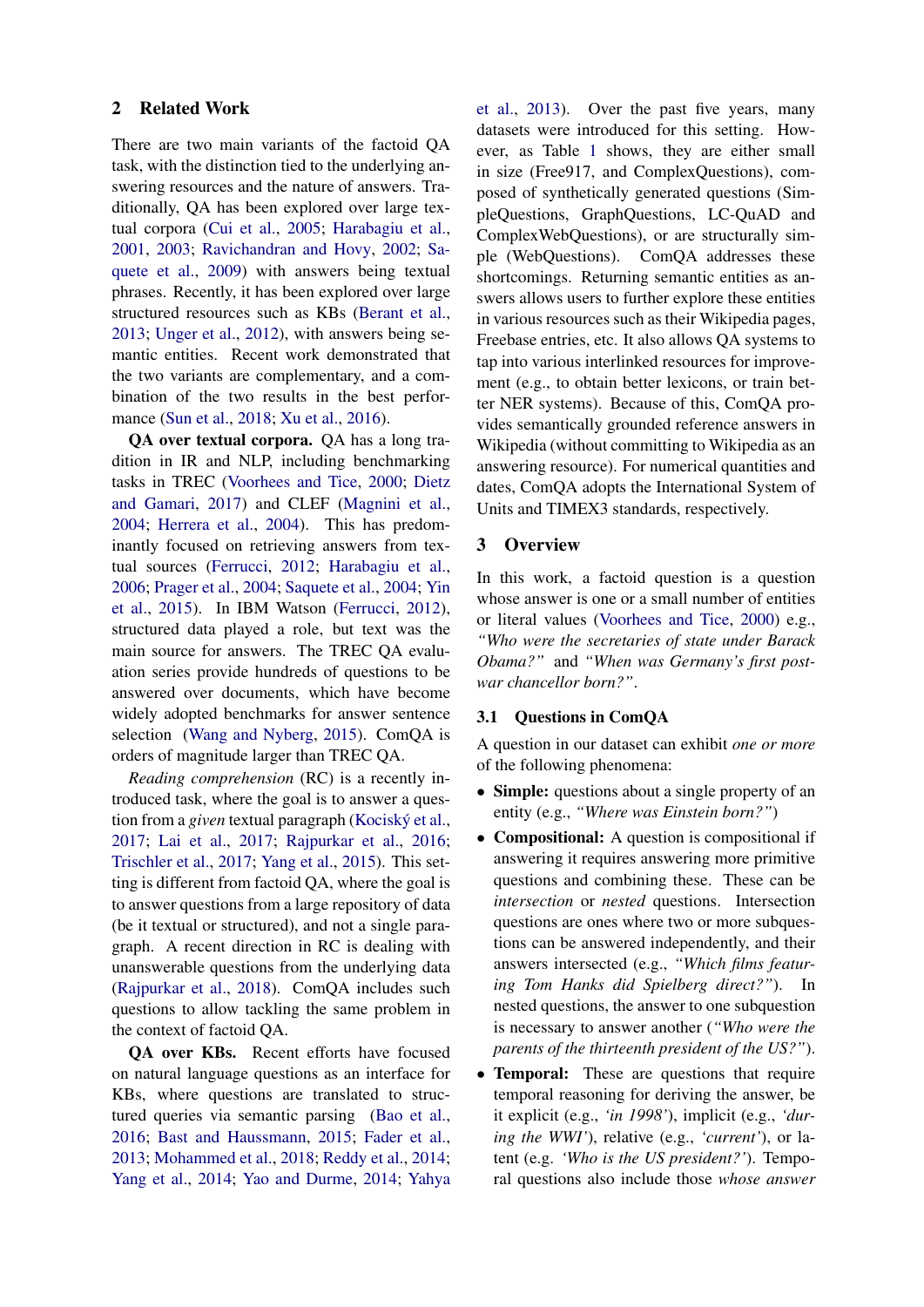is an explicit temporal expression (*"When did Trenton become New Jersey's capital?"*).

- Comparison: We consider three types of comparison questions: *comparatives* (*"Which rivers in Europe are longer than the Rhine?"*), *superlatives* (*"What is the population of the largest city in Egypt?"*), and *ordinal* questions (*"What was the name of Elvis's first movie?"*).
- Telegraphic [\(Joshi et al.,](#page-9-24) [2014\)](#page-9-24): These are short questions formulated in an informal manner similar to keyword queries (*"First president India?"*). Systems that rely on linguistic analysis often fail on such questions.
- Answer tuple: Where an answer is a tuple of connected entities as opposed to a single entity (*"When and where did George H. Bush go to college, and what did he study?"*).

## 3.2 Answers in ComQA

Recent work has shown that the choice of answering resource, or the combination of resources significantly affects answering performance [\(Savenkov and Agichtein,](#page-9-4) [2016;](#page-9-4) [Sun et al.,](#page-9-5) [2018;](#page-9-5) [Xu et al.,](#page-10-4) [2016\)](#page-10-4). Inspired by this, ComQA is not tied to a specific resource for answering. To this end, answers in ComQA are primarily Wikipedia URLs. This enables QA systems to combine different answering resources which are linked to Wikipedia (e.g., DBpedia, Freebase, YAGO, Wikidata, etc). This also allows seamless comparison across these QA systems. An answer in ComQA can be:

- Entity: ComQA entities are grounded in Wikipedia. However, Wikipedia is inevitably incomplete, so answers that cannot be grounded in Wikipedia are represented as plain text. For example, the answer for *"What is the name of Kristen Stewart adopted brother?"* is {Taylor Stewart, Dana Stewart}.
- Literal value: Temporal answers follow the TIMEX3 standard. For measurable quantities, we follow the International System of Units.
- **Empty:** In the factoid setting, some questions can be based on a false premise, and hence, are unanswerable e.g., *"Who was the first human being on Mars?"* (no human has been on Mars, yet). The correct answer to such questions is the empty set. Such questions allow systems to cope with these cases. Recent work has started looking at this problem [\(Rajpurkar et al.,](#page-9-21) [2018\)](#page-9-21).

### 4 Dataset Construction

Our goal is to collect factoid questions that represent real information needs and cover a range of question aspects. Moreover, we want to have different paraphrases for each question. To this end, we tap into the potential of community QA platforms. Questions posed there represent real information needs. Moreover, users of those platforms provide (noisy) annotations around questions e.g., paraphrase clusters. In this work, we exploit the annotations where users mark questions as duplicates as a basis for paraphrase clusters, and clean those. Concretely, we started with the WikiAnswers crawl by Fader et al. [\(2014\)](#page-9-25). We obtained ComQA from this crawl primarily through a largescale crowdsourcing effort, which we describe in what follows.

The original resource curated by Fader et al. contains 763M questions. Questions in the crawl are grouped into 30M paraphrase clusters based on feedback from WikiAnswers users. This clustering has a low accuracy [\(Fader et al.,](#page-9-25) [2014\)](#page-9-25). Extracting factoid questions and cleaning the clusters are thus essential for a high-quality dataset.

#### 4.1 Preprocessing of WikiAnswers

To remove non-factoid questions, we filtered out questions that (i) start with *'why'*, or (ii) contain words like *(dis)similarities, differences, (dis)advantages*, etc. Questions matching these filters are out of scope as they require a narrative answer. We also removed questions with less than three or more than twenty words, as we found these to be typically noisy or non-factoid questions. This left us with about 21M questions belonging to 6.1M clusters.

To further focus on factoid questions, we automatically classified questions into one or more of the following *four classes*: (1) temporal, (2) comparison, (3) single entity, and (4) multi-entity questions. We used SUTime [\(Chang and Man](#page-9-26)[ning,](#page-9-26) [2012\)](#page-9-26) to identify temporal questions and the Stanford named entity recognizer [\(Finkel et al.,](#page-9-27) [2005\)](#page-9-27) to detect named entities. We used part-ofspeech patterns to identify comparatives, superlatives, and ordinals. Clusters which did not have questions belonging to any of the above classes were discarded from further consideration. Although these clusters contain false negatives e.g., *"What official position did Mendeleev hold until his death?"* due to errors by the tagging tools,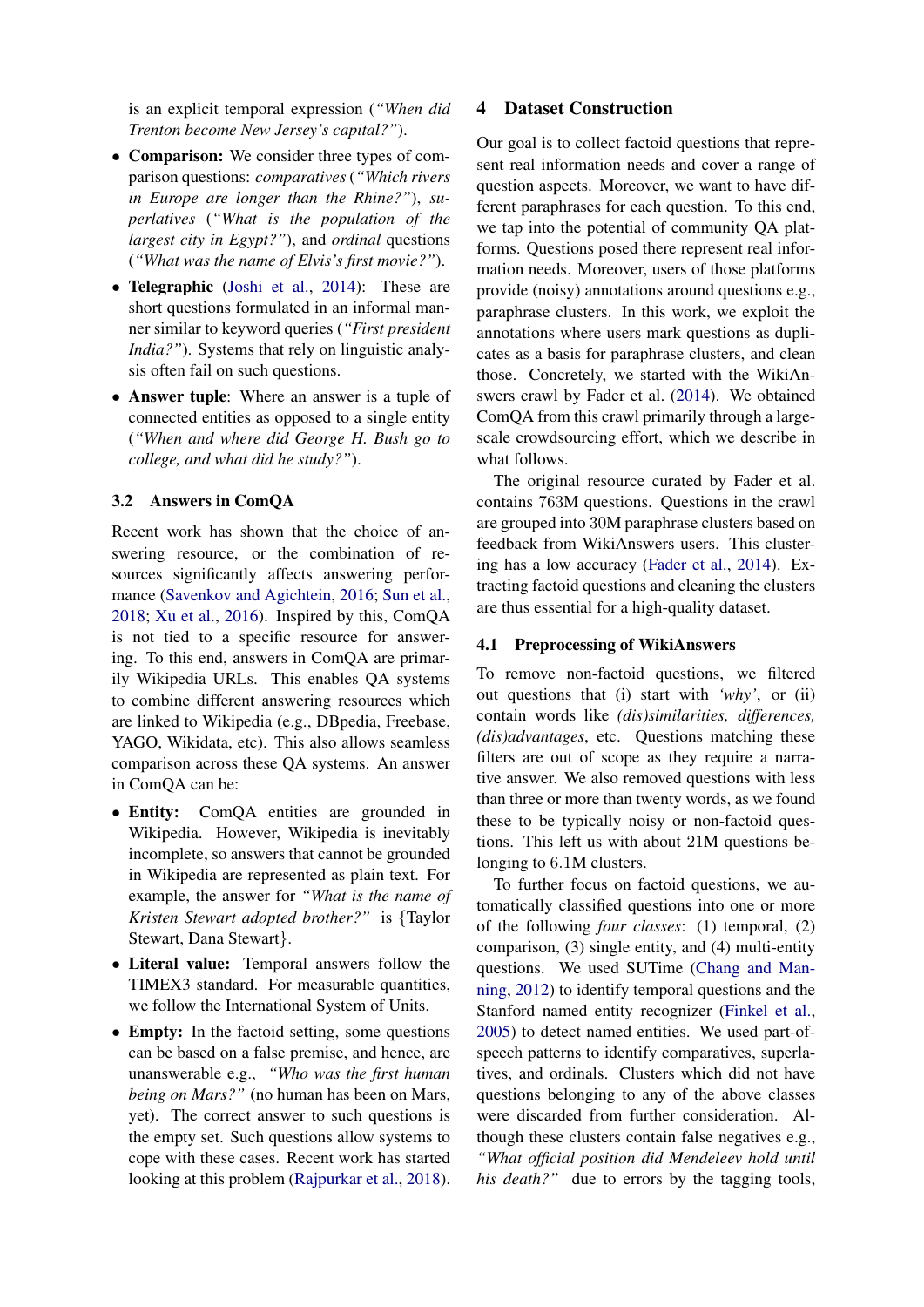<span id="page-4-0"></span>

Figure 2: A WikiAnswers cluster split into four clusters by AMT Turkers.

most discarded questions are out-of-scope.

Manual inspection. We next applied the first stage of human curation to the dataset. Each WikiAnswers cluster was assigned to one of the four classes above based on the majority label of the questions within. We then randomly sampled 15K clusters from each of the four classes (60K clusters in total with 482K questions) and sampled a representative question from each of these clusters at random (60K questions). We relied on the assumption that questions within the same cluster are semantically equivalent. These 60K questions were manually examined by the authors and those with unclear or non-factoid intent were removed along with the cluster that contains them. We thus ended up with 2.1K clusters with 13.7K questions.

#### 4.2 Curating Paraphrase Clusters

We inspected a random subset of the 2.1K WikiAnswers clusters and found that questions in the same cluster are semantically *related but not necessarily equivalent*, which is in line with observations in previous work [\(Fader et al.,](#page-9-25) [2014\)](#page-9-25). Dong et al. [\(2017\)](#page-9-2) reported that 45% of question pairs were related rather than genuine paraphrases. For example, Figure [2](#page-4-0) shows 10 questions in the same WikiAnswers cluster. Obtaining accurate paraphrase clusters is crucial to any systems that want to utilize them [\(Abujabal et al.,](#page-8-3) [2018;](#page-8-3) [Berant](#page-8-4) [and Liang,](#page-8-4) [2014;](#page-8-4) [Dong et al.,](#page-9-2) [2017\)](#page-9-2). We therefore utilized crowdsourcing to clean the Wikianswers paraphrase clusters. We used Amazon Mechanical Turk (AMT) to identify semantically equivalent with wate heatry solutions with the same of the control<br>
"Henry VII of England second son?"<br>
"Who was Henry vii's oldest son?"<br>
"Who was Henry vii's oldest son?"<br>
"Who was Henry vii's oldest son?"<br>
"Who was Henry VII elde

<span id="page-4-1"></span>

Figure 3: The distribution of questions in clusters.

obtaining cleaner clusters for ComQA. Once we had the clean clusters, we set up a second AMT task to collect answers for each ComQA cluster.

Task design. We had to ensure the simplicity of the task to obtain high quality results. Therefore, rather than giving workers a WikiAnswers cluster and asking them to partition it into clusters of paraphrases, we showed them pairs of questions from a cluster and asked them to make the binary decision of whether the two questions are paraphrases. To reduce potentially redundant annotations, we utilized the transitivity of the paraphrase relationship. Given a WikiAnswers cluster  $Q = \{q_1, ..., q_n\}$ , we proceed in rounds to form ComQA clusters. In the first round, we collect annotations for each pair  $(q_i, q_{i+1})$ . The majority annotation among five annotators is taken. An initial clustering is formed accordingly, with clusters sharing the same question merged together (to account for transitivity). This process continues iteratively until no new clusters can be formed from  $Q$ .

Task statistics. We obtained annotations for 18,890 question pairs from 175 different workers. Each pair was shown to five different workers, with 65.7% of the pairs receiving unanimous agreement, 21.4% receiving four agreements and 12.9% receiving three agreements. By design, with five judges and binary annotations, no pair can have less three agreements. This resulted in questions being placed in paraphrase clusters, and no questions were discarded at this stage. At the end of this step, the original 2.1K WikiAnswers clusters became 6.4K ComQA clusters with a total of 13.7K questions. Figure [3](#page-4-1) shows the distribution of questions in clusters.

To test whether relying on the transitivity of the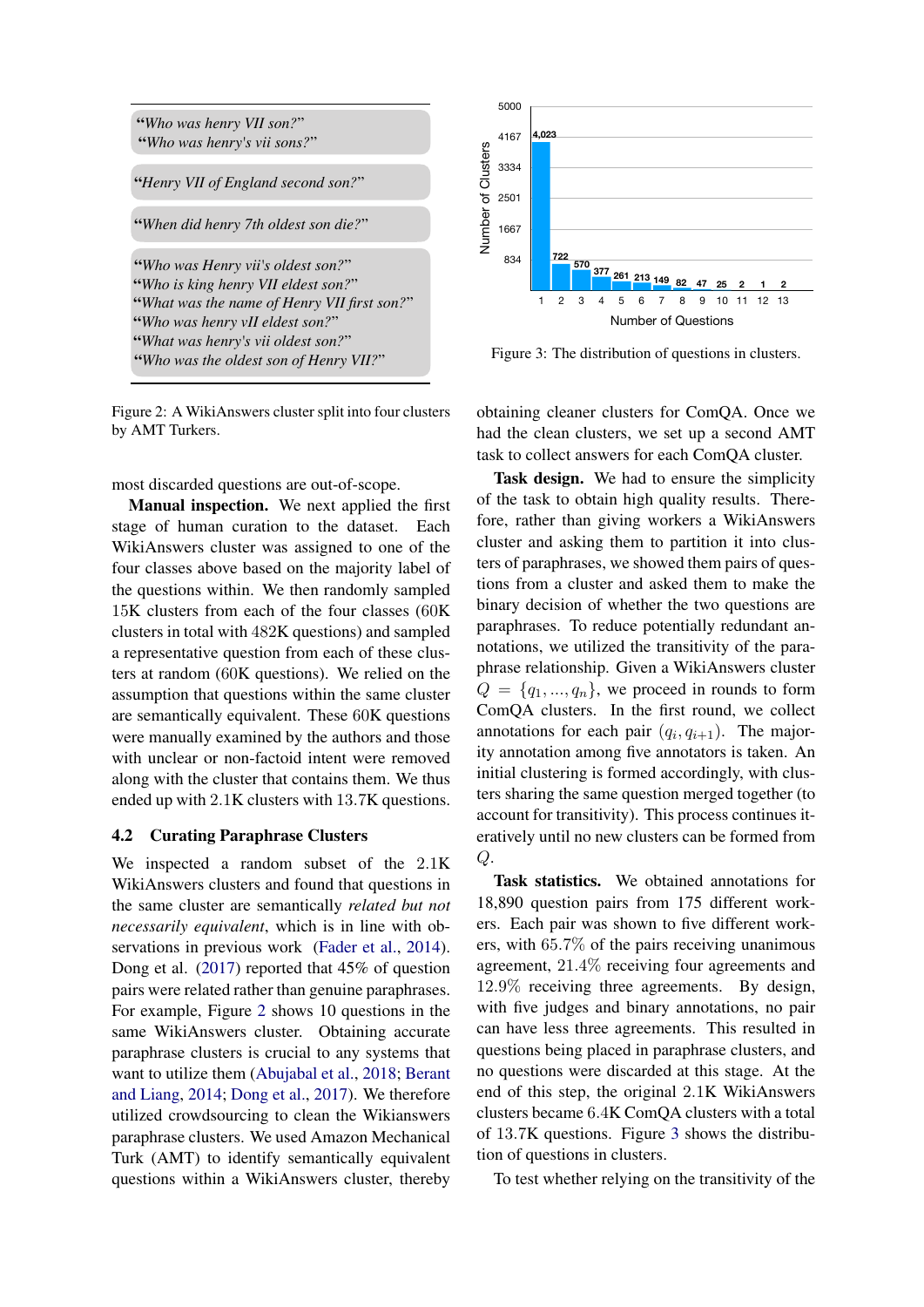<span id="page-5-0"></span>

| <b>Property</b>                                   | <b>Example</b>                                                                                                                                                         | Percentage $%$         |
|---------------------------------------------------|------------------------------------------------------------------------------------------------------------------------------------------------------------------------|------------------------|
| Compositional questions                           |                                                                                                                                                                        |                        |
| Conjunction<br>Nested                             | "What is the capital of the country whose northern border is Poland and Germany?"<br>"When is Will Smith's oldest son's birthday?"                                     | 17.67<br>14.33         |
| Temporal questions                                |                                                                                                                                                                        |                        |
| Explicit time<br>Implicit time<br>Temporal answer | "Who was the winner of the World Series in 1994?"<br>"Who was Britain's leader during WW1?"<br>"When did Trenton become New Jersey's capital?"                         | 4.00<br>4.00<br>15.67  |
| Comparison questions                              |                                                                                                                                                                        |                        |
| Comparative<br>Superlative<br>Ordinal             | "Who was the first US president to serve 2 terms?"<br>"What ocean does the <b>longest</b> river in the world flow into?"<br>"When was Thomas Edisons first wife born?" | 1.00<br>14.33<br>14.00 |
| Question formulation                              |                                                                                                                                                                        |                        |
| Telegraphic                                       | "Neyo first album?"                                                                                                                                                    | 8.00                   |
| Entity distribution in questions                  |                                                                                                                                                                        |                        |
| Zero entity<br>Single entity<br>Multi-entity      | "What public company has the most employees in the world?"<br>"Who is <b>Brad Walst's</b> wife?"<br>"What country in South America lies between Brazil and Argentina?" | 2.67<br>75.67<br>21.67 |
| Other features                                    |                                                                                                                                                                        |                        |
| Answer tuple<br>Empty answer                      | "Where was Peyton Manning born and what year was he born?"<br>"Who was Calgary's first woman mayor?"                                                                   | 2.00<br>3.67           |

Table 2: Results of the manual analysis of 300 questions. Note that properties are not mutually exclusive.

paraphrase relationship is suitable to reduce the annotation effort, we asked annotators to annotate 1,100 random pairs  $(q_1, q_3)$ , where we had already received positive annotations for the pairs  $(q_1, q_2)$ and  $(q_2, q_3)$  being paraphrases of each other. In 93.5% of the cases there was agreement. Additionally, as experts on the task, the authors manually assessed 600 pairs of questions, which serve as honeypots. There was 96.6% agreement with our annotations. An example result of this task is shown in Figure [2,](#page-4-0) where Turkers split the original WikiAnswers cluster into the four clusters shown.

## 4.3 Answering Questions

We were now in a position to obtain an answer annotation for each of the 6.4K clean clusters.

Task design. To collect answers, we designed another AMT task, where workers were shown a representative question randomly drawn from a cluster. Workers were asked to use the Web to find answers and to provide the corresponding URLs of Wikipedia entities. Due to the inevitable incompleteness of Wikipedia, workers were asked to provide the surface form of an answer entity if it does not have a Wikipedia page. If the answer is a full date, workers were asked to follow dd-mmmyyyy format. For measurable quantities, workers were asked to provide units. We use TIMEX3 and the international system of units for normalizing temporal answers and measurable quantities e.g., *'12th century'* to 11XX. If no answer is found, workers were asked to type in *'no answer'*.

Task statistics. Each representative question was shown to three different workers. An answer is deemed correct if it is common between at least two workers. This resulted in 1.6K clusters (containing 2.4K questions) with no agreed-upon answers, which were dropped. For example, *"Who was the first democratically elected president of Mexico?"* is subjective. Other questions received related answers e.g., *"Who do the people in Iraq worship?"* with Allah, Islam and Mohamed as answers from the three annotators. Other questions were underspecified e.g., *"Who was elected the vice president in 1796?"*. At the end of the task, we ended up with 4,834 clusters with 11,214 question-answer pairs, which form ComQA.

## 5 Dataset Analysis

In this section, we present a manual analysis of 300 questions sampled at random from the ComQA dataset. This analysis helps understand the different aspects of our dataset. A summary of the analysis is presented in Table [2.](#page-5-0)

Question categories. We categorized each question as either simple or complex. A question is complex if it belongs to one or more of the compositional, temporal, or comparison classes. 56.33% of the questions were complex; 32% compositional, 23.67% temporal, and 29.33% contain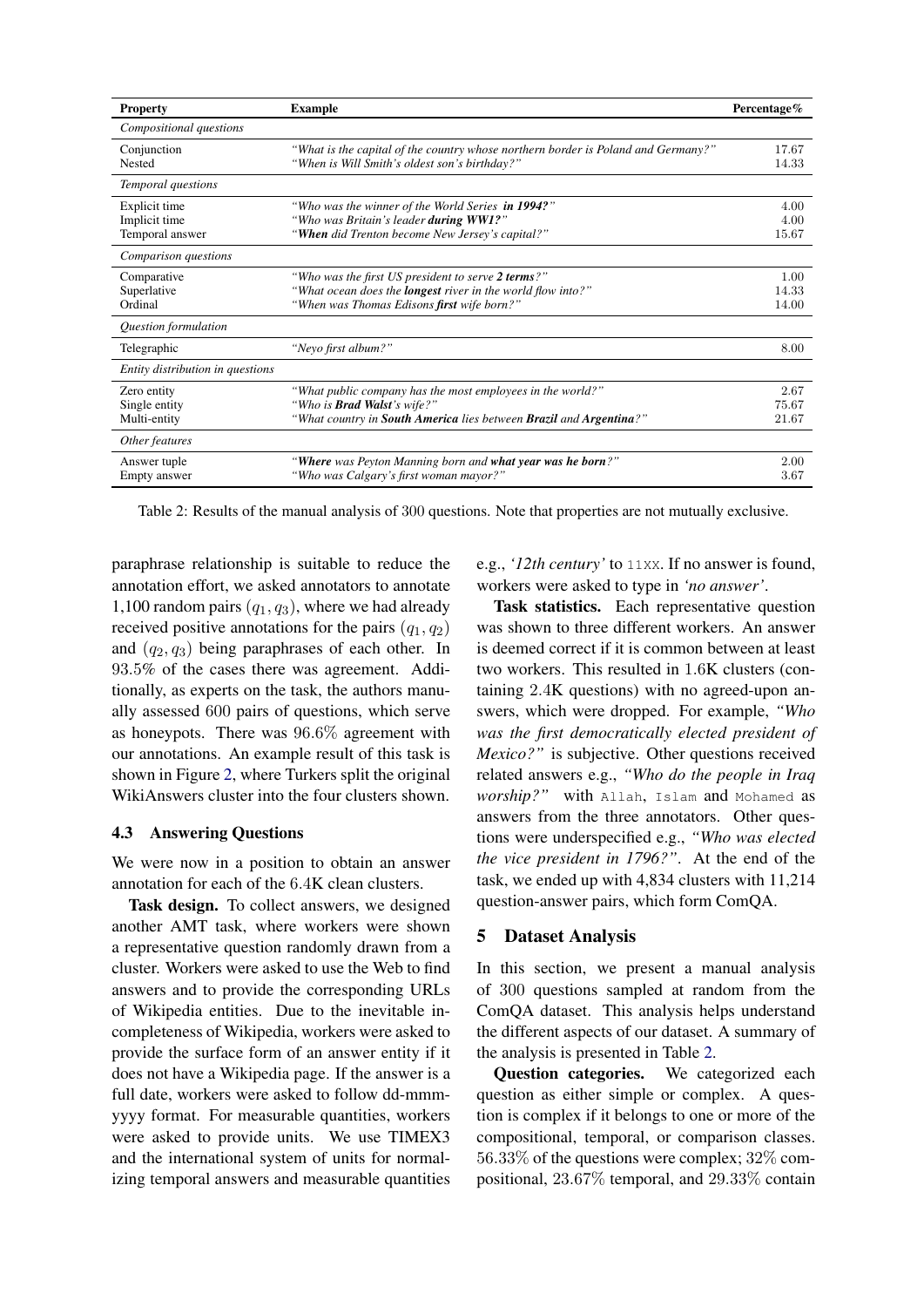<span id="page-6-0"></span>

Figure 4: Answer types and question topics on 300 annotated examples as word clouds.

comparison conditions. A question may contain multiple conditions (*"What country has the highest population in the year 2008?"* with comparison and temporal conditions).

We also identified questions of telegraphic nature e.g., *"Julia Alvarez's parents?"*, with 8% of our questions being telegraphic. Such questions pose a challenge for systems that rely on linguistic analysis of questions [\(Joshi et al.,](#page-9-24) [2014\)](#page-9-24).

We counted the number of named entities in questions: 23.67% contain two or more entities, reflecting their compositional nature, and 2.67% contain no entities e.g., *"What public company has the most employees in the world?"*. Such questions can be hard as many methods assume the existence of a pivot entity in a question.

Finally, 3.67% of the questions are unanswerable, e.g., *"Who was the first human being on Mars?"*. Such questions incentivise QA systems to return non-empty answers only when suitable. In Table [3](#page-7-0) we compare ComQA with other current datasets based on real user information needs over different question categories.

Answer types. We annotated each question with the most fine-grained context-specific answer type [\(Ziegler et al.,](#page-10-13) [2017\)](#page-10-13). Answers in ComQA belong to a diverse set of types that range from coarse (e.g., person) to fine (e.g., sports manager). Types also include literals such as number and date. Figure  $4(a)$  $4(a)$  shows answer types of the 300 annotated examples as a word cloud.

Question topics. We annotated questions with topics to which they belong (e.g., geography, movies, sports). These are shown in Figure [4\(](#page-6-0)b), and demonstrate the topical diversity of ComQA.

Question length. Questions in ComQA are fairly long, with a mean length of 7.73 words, indicating the compositional nature of questions.

## 6 Experiments

In this section we present experimental results for running ComQA through state-of-the-art QA systems. Our experiments show that these systems achieve humble performance on ComQA. Through a detailed analysis, this performance can be attributed to systematic shortcomings in handling various question aspects in ComQA.

## 6.1 Experimental Setup

Splits. We partition ComQA into a random train/dev/test split of 70/10/20% with 7,850, 1,121 and 2,243 questions, respectively.

Metrics. We follow the community's standard evaluation metrics: we compute average precision, recall, and F1 scores across all test questions. For unanswerable questions whose correct answer is the empty set, we define precision and recall to be 1 for a system that returns an empty set, and 0 otherwise [\(Rajpurkar et al.,](#page-9-21) [2018\)](#page-9-21).

## 6.2 Baselines

We evaluated two categories of QA systems that differ in the underlying answering resource: either KBs or textual extractions. We ran the following systems: (i) Abujabal et al. [\(2017\)](#page-8-6), which automatically generates templates using questionanswer pairs; (ii) Bast and Haussmann [\(2015\)](#page-8-5), which instantiates hand-crafted query templates followed by query ranking; (iii) Berant and Liang [\(2015\)](#page-8-7), which relies on agenda-based parsing and imitation learning; (iv) Berant et al. [\(2013\)](#page-8-1), which uses rules to build queries from questions; and (v) Fader et al. [\(2013\)](#page-9-3), which maps questions to queries over open vocabulary facts extracted from Web documents. Note that our intention is not to assess the quality of these systems, but to assess how challenging ComQA is.

The systems were trained with ComQA data. All systems were run over the data sources for which they were designed. The first four baselines are over Freebase. We therefore mapped ComQA answers (Wikipedia entities) to the corresponding Freebase names using the information stored with entities in Freebase. We observe that the Wikipedia answer entities have no counterpart in Freebase for 7% of the ComQA questions. This suggests an oracle F1 score of 93.0. For Fader et al. [\(2013\)](#page-9-3), which is over web extractions, we mapped Wikipedia URLs to their titles.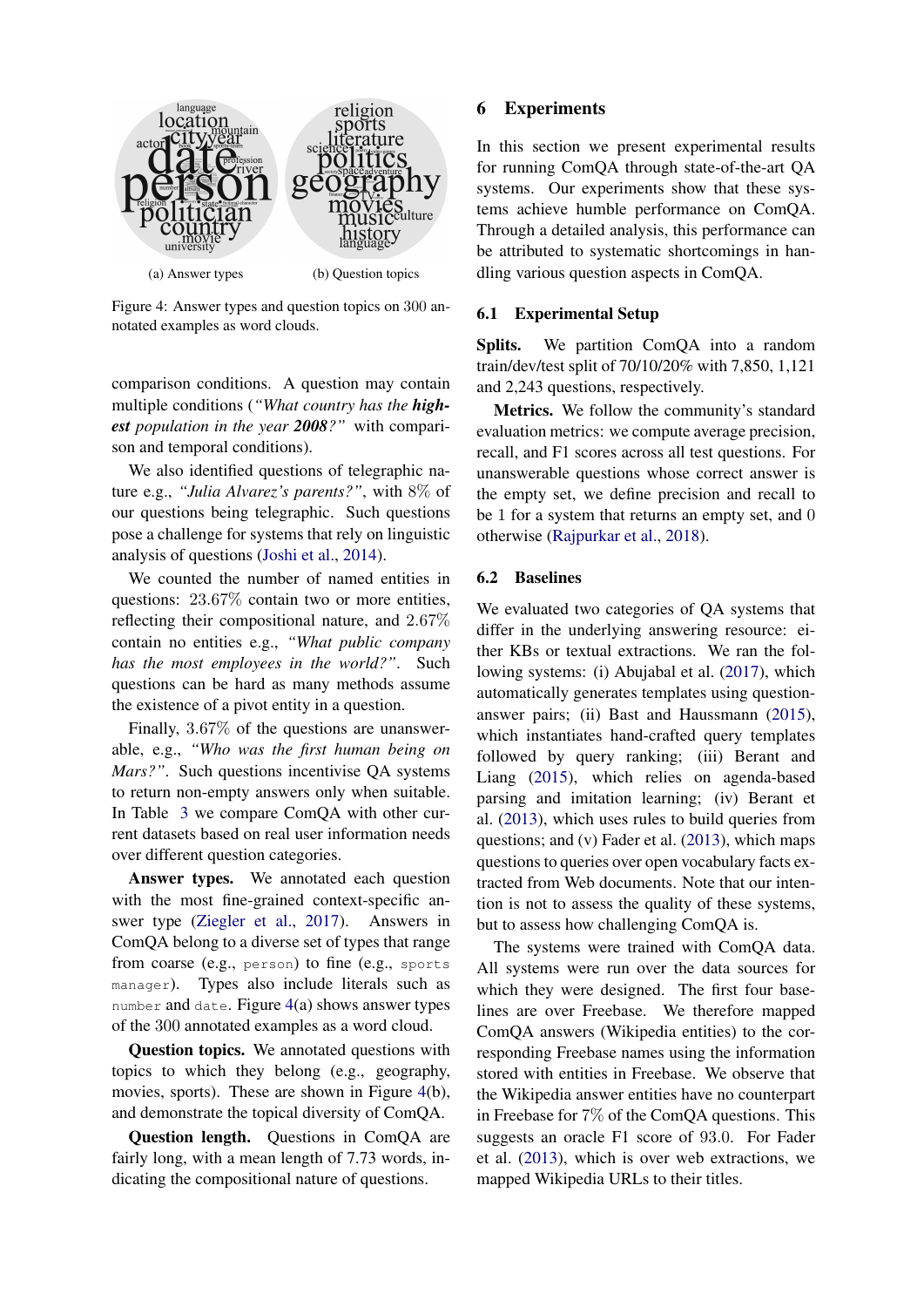<span id="page-7-0"></span>

| <b>Dataset</b>                              | <b>Size</b> | <b>Compositional</b> | Temporal | <b>Comparison</b> |       | Telegraphic   Empty Answer |
|---------------------------------------------|-------------|----------------------|----------|-------------------|-------|----------------------------|
| ComOA                                       | 11, 214     | $32\%$               | 24\%     | 30%               | 8%    | 4%                         |
| WebOuestions (Berant et al., 2013)          | 5.810       | $2\%$                | 7%       | $2\%$             | $0\%$ | $0\%$                      |
| ComplexQuestions (Bao et al., 2016) $\vert$ | 2.100       | $39\%$               | 34%      | $9\%$             | $0\%$ | 0%                         |

Table 3: Comparison of ComQA with existing datasets over various phenomena. We manually annotated 100 random questions from each dataset.

<span id="page-7-1"></span>

|                           |      | Avg. Prec Avg. Rec Avg. F1 |      |
|---------------------------|------|----------------------------|------|
| Abujabal et al. (2017)    | 21.2 | 38.4                       | 22.4 |
| Bast and Haussmann (2015) | 20.7 | 37.6                       | 21.6 |
| Berant and Liang (2015)   | 10.7 | 15.4                       | 10.6 |
| Berant et al. (2013)      | 13.7 | 20.1                       | 12.0 |
| Fader et al. (2013)       | 7.22 | 6.59                       | 6.73 |

Table 4: Results of baselines on ComQA test set.

<span id="page-7-2"></span>

|                           | WebOuestions<br>F1 | Free917<br><b>Accuracy</b> | <b>ComOA</b><br>F1 |
|---------------------------|--------------------|----------------------------|--------------------|
| Abujabal et al. (2017)    | 51.0               | 78.6                       | 22.4               |
| Bast and Haussmann (2015) | 49.4               | 76.4                       | 21.6               |
| Berant and Liang (2015)   | 49.7               |                            | 10.6               |
| Berant et al. (2013)      | 35.7               | 62.0                       | 12.0               |

Table 5: Results of baselines on different datasets.

#### 6.3 Results

Table [4](#page-7-1) shows the performance of the baselines on the ComQA test set. Overall, the systems achieved poor performance, suggesting that current methods cannot handle the complexity of our dataset, and that new models for QA are needed. Table [5](#page-7-2) compares the performance of the systems on different datasets (Free917 uses accuracy as a quality metric). For example, while Abujabal et al. [\(2017\)](#page-8-6) achieved an F1 score of 51.0 on WebQuestions, it achieved 22.4 on ComQA.

The performance of Fader et al. [\(2013\)](#page-9-3) is worse than the others due to the incompleteness of its underlying extractions and the complexity of ComQA questions that require higher-order relations and reasoning. However, the system answered some complex questions, which KB-QA systems failed to answer. For example, it answered *"What is the highest mountain in the state of Washington?"*. The answer to such a question is more readily available in Web text, compared to a KB, where more sophisticated reasoning is required to handle the superlative. However, a slightly modified question such as *"What is the fourth highest mountain in the state of Washington?"* is unlikely to be found in text, but be answered using KBs with the appropriate reasoning. Both examples above demonstrate the benefits of combining text and structured resources.

#### 6.4 Error Analysis

For the two best performing systems on ComQA, QUINT [\(Abujabal et al.,](#page-8-6) [2017\)](#page-8-6) and AQQU [\(Bast](#page-8-5) [and Haussmann,](#page-8-5) [2015\)](#page-8-5), we manually inspected 100 questions on which they failed. We classified failure sources into four categories: compositionality, temporal, comparison or NER. Table [6](#page-8-8) shows the distribution of these failure sources.

Compositionality. Neither system could handle the compositional nature of questions. For example, they returned the father of Julius Caesar as an answer for *"What did Julius Caesar's father work as?"*, while, the question requires another KB predicate that connects the father to his profession. For *"John Travolta and Jamie Lee Curtis starred in this movie?"*, both systems returned movies with Jamie Lee Curtis, ignoring the constraint that John Travolta should also appear in them. Properly answering multi-relation questions over KBs remains an open problem.

Temporal. Our analysis reveals that both systems fail to capture temporal constraints in questions, be it explicit or implicit. For *"Who won the Oscar for Best Actress in 1986?"*, they returned all winners and ignored the temporal restriction from *'in 1986'*. Implicit temporal constraints like named events (e.g., *'Vietnam war'* in *"Who was the president of the US during Vietnam war?"*) pose a challenge to current methods. Such constraints need to be detected first and normalized to a canonical time interval (November 1st, 1955 to April 30th, 1975, for the Vietnam war). Then, systems need to compare the terms of the US presidents with the above interval to account for the temporal relation of *'during'*. While detecting explicit time expressions can be done reasonably well using existing time taggers [\(Chang](#page-9-26) [and Manning,](#page-9-26) [2012\)](#page-9-26), identifying implicit ones is difficult. Furthermore, retrieving the correct temporal scopes of entities in questions (e.g., the terms of the US presidents) is hard due to the large num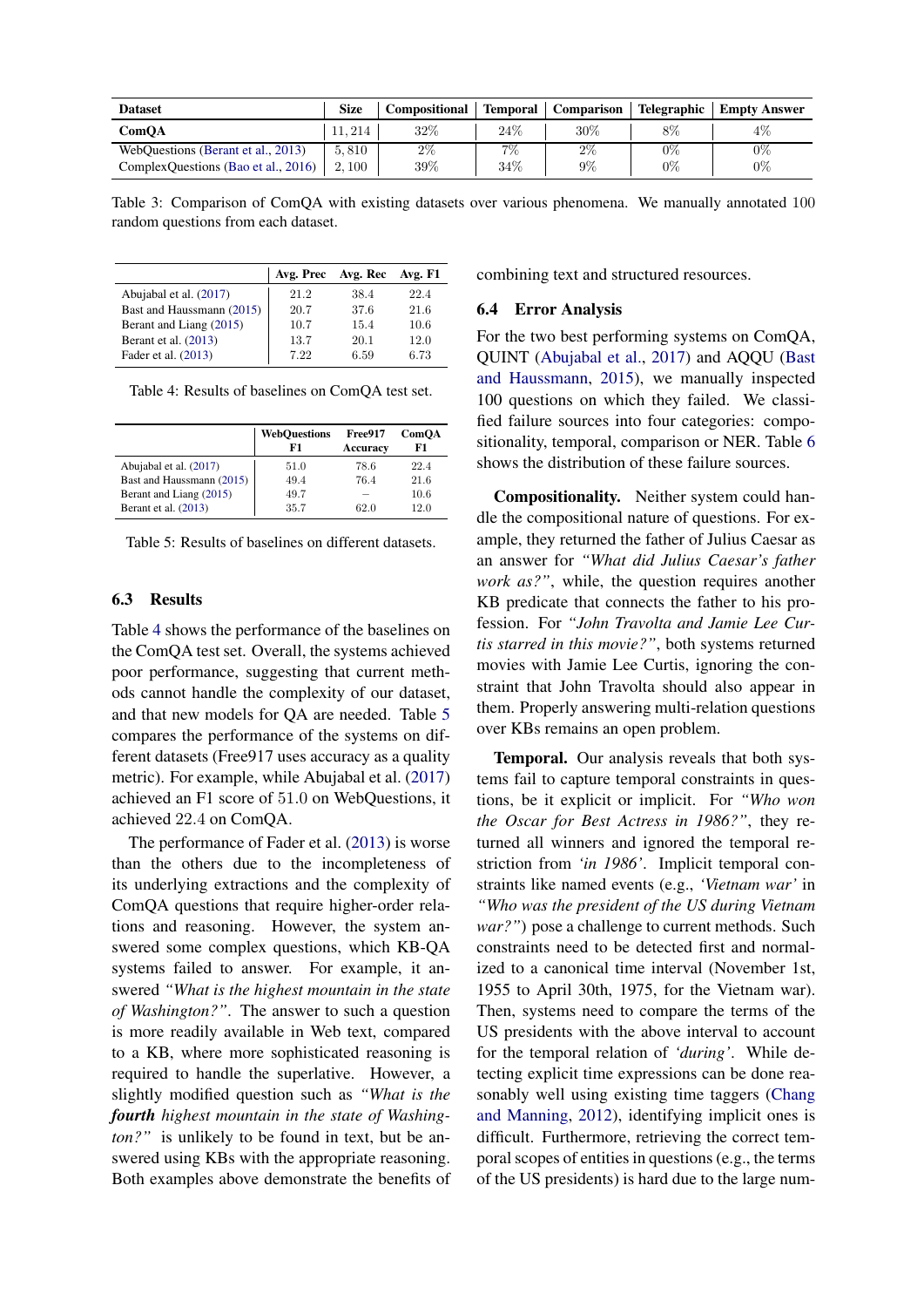ber of temporal KB predicates associated with entities.

Comparison. Both systems perform poorly on comparison questions, which is expected since they were not designed to address those. To the best of our knowledge, no existing KB-QA system can handle comparison questions. Note that our goal is not to assess the quality the of current methods, but to highlight that these methods miss categories of questions that are important to real users. For *"What is the first film Julie Andrews made?"* and *"What is the largest city in the state of Washington?"*, both systems returned the list of Julie Andrews's films and the list of Washington's cities, for the first and the second questions, respectively. While the first question requires the attribute of filmReleasedIn to order by, the second needs the attribute of hasArea. Identifying the correct attribute to order by as well as determining the order direction (ascending for the first and descending for the second) is challenging and out of scope for current methods.

NER. NER errors come from false negatives, where entities are not detected. For example, in *"On what date did the Mexican Revolution end?"* QUINT identified *'Mexican'* rather than *'Mexican Revolution'* as an entity. For *"What is the first real movie that was produced in 1903?"*, which does not ask about a specific entity, QUINT could not generate SPARQL queries. Existing QA methods expect a pivotal entity in a question, which is not always the case.

Note that while baseline systems achieved low precision, they achieved higher recall (21.2 vs 38.4 for QUINT, respectively) (Table 4). This reflects the fact that these systems often cannot cope with the full complexity of ComQA questions, and instead end up evaluating underconstrained interpretations of the question.

To conclude, current methods can handle simple questions very well, but struggle with complex questions that involve multiple conditions on different entities or need to join the results from sub-questions. Handling such complex questions, however, is important if we are to satisfy information needs expressed by real users.

# 7 Conclusion

We presented ComQA, a dataset for QA that harnesses a community QA platform, reflecting ques-

<span id="page-8-8"></span>

| Category                    | <b>QUINT</b> | <b>AOOU</b> |
|-----------------------------|--------------|-------------|
| Compositionality error      | 39%          | 43\%        |
| Missing comparison          | 31\%         | 26%         |
| Missing temporal constraint | 19%          | 22%         |
| NER error                   | 11%          | $Q\%$       |

Table 6: Distribution of failure sources on ComQA questions on which QUINT and AQQU failed.

tions asked by real users. ComQA contains 11,214 question-answer pairs, with questions grouped into paraphrase clusters through crowdsourcing. Questions exhibit different aspects that current QA systems struggle with. ComQA is a challenging dataset that is aimed at driving future research on QA, to match the needs of real users.

# 8 Acknowledgment

We would like to thank Tommaso Pasini for his helpful feedback.

## References

- <span id="page-8-3"></span>Abdalghani Abujabal, Rishiraj Saha Roy, Mohamed Yahya, and Gerhard Weikum. 2018. Never-ending learning for open-domain question answering over knowledge bases. In *WWW*, pages 1053–1062.
- <span id="page-8-6"></span>Abdalghani Abujabal, Mohamed Yahya, Mirek Riedewald, and Gerhard Weikum. 2017. Automated template generation for question answering over knowledge graphs. In *WWW*, pages 1191–1200.
- <span id="page-8-2"></span>Jun-Wei Bao, Nan Duan, Zhao Yan, Ming Zhou, and Tiejun Zhao. 2016. Constraint-based question answering with knowledge graph. In *COLING*, pages 2503–2514.
- <span id="page-8-5"></span>Hannah Bast and Elmar Haussmann. 2015. More accurate question answering on freebase. In *CIKM*, pages 1431–1440.
- <span id="page-8-1"></span>Jonathan Berant, Andrew Chou, Roy Frostig, and Percy Liang. 2013. Semantic parsing on Freebase from question-answer pairs. In *EMNLP*, pages 1533– 1544.
- <span id="page-8-4"></span>Jonathan Berant and Percy Liang. 2014. Semantic parsing via paraphrasing. In *ACL*, pages 1415– 1425.
- <span id="page-8-7"></span>Jonathan Berant and Percy Liang. 2015. Imitation learning of agenda-based semantic parsers. *TACL*, 3:545–558.
- <span id="page-8-0"></span>Antoine Bordes, Nicolas Usunier, Sumit Chopra, and Jason Weston. 2015. Large-scale simple question answering with memory networks. *arXiv*.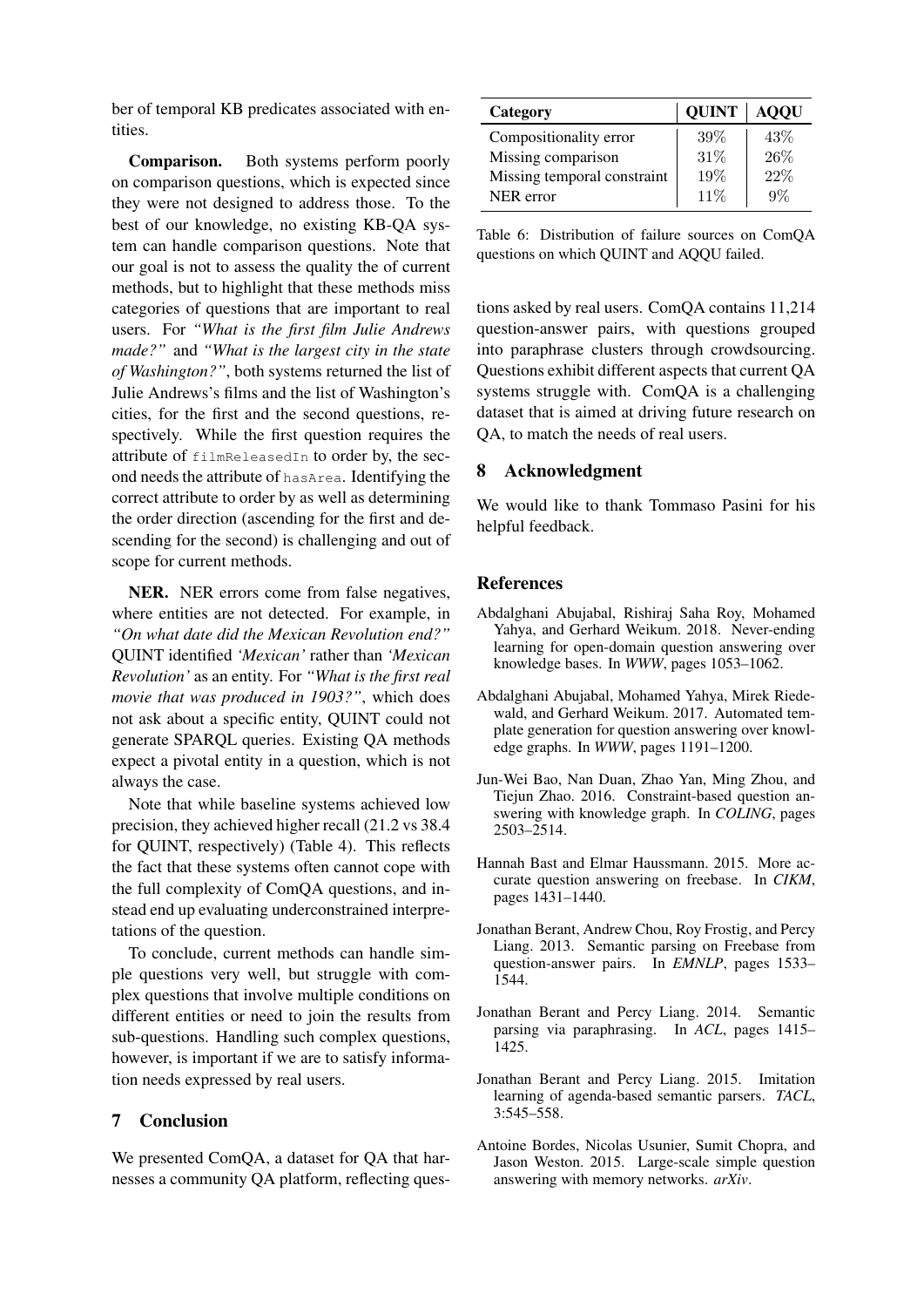- <span id="page-9-0"></span>Qingqing Cai and Alexander Yates. 2013. Large-scale semantic parsing via schema matching and lexicon extension. In *ACL*, pages 423–433.
- <span id="page-9-26"></span>Angel X. Chang and Christopher D. Manning. 2012. Sutime: A library for recognizing and normalizing time expressions. In *LREC*, pages 3735–3740.
- <span id="page-9-6"></span>Hang Cui, Renxu Sun, Keya Li, Min-Yen Kan, and Tat-Seng Chua. 2005. Question answering passage retrieval using dependency relations. In *SIGIR*, pages 400–407.
- <span id="page-9-11"></span>Laura Dietz and Ben Gamari. 2017. TREC CAR: A data set for complex answer retrieval. version 1.4.(2017).
- <span id="page-9-2"></span>Li Dong, Jonathan Mallinson, Siva Reddy, and Mirella Lapata. 2017. Learning to paraphrase for question answering. In *EMNLP*, pages 875–886.
- <span id="page-9-25"></span>Anthony Fader, Luke Zettlemoyer, and Oren Etzioni. 2014. Open question answering over curated and extracted knowledge bases. In *KDD*, pages 1156– 1165.
- <span id="page-9-3"></span>Anthony Fader, Luke S. Zettlemoyer, and Oren Etzioni. 2013. Paraphrase-driven learning for open question answering. In *ACL*, pages 1608–1618.
- <span id="page-9-14"></span>David A. Ferrucci. 2012. This is watson. *IBM Journal of Research and Development*, 56(3):1.
- <span id="page-9-27"></span>Jenny Rose Finkel, Trond Grenager, and Christopher D. Manning. 2005. Incorporating non-local information into information extraction systems by gibbs sampling. In *ACL*, pages 363–370.
- <span id="page-9-15"></span>Sanda M. Harabagiu, V. Finley Lacatusu, and Andrew Hickl. 2006. Answering complex questions with random walk models. In *SIGIR*, pages 220–227.
- <span id="page-9-8"></span>Sanda M. Harabagiu, Steven J. Maiorano, and Marius Pasca. 2003. Open-domain textual question answering techniques. *Natural Language Engineering*, 9(3):231–267.
- <span id="page-9-7"></span>Sanda M. Harabagiu, Dan I. Moldovan, Marius Pasca, Rada Mihalcea, Mihai Surdeanu, Razvan C. Bunescu, Roxana Girju, Vasile Rus, and Paul Morarescu. 2001. The role of lexico-semantic feedback in open-domain textual question-answering. In *ACL*, pages 274–281.
- <span id="page-9-13"></span>Jesús Herrera, Anselmo Peñas, and Felisa Verdejo. 2004. Question answering pilot task at CLEF 2004. In *CLEF*, pages 581–590.
- <span id="page-9-24"></span>Mandar Joshi, Uma Sawant, and Soumen Chakrabarti. 2014. Knowledge graph and corpus driven segmentation and answer inference for telegraphic entityseeking queries. In *EMNLP*, pages 1104–1114.
- <span id="page-9-18"></span>Tomás Kociský, Jonathan Schwarz, Phil Blunsom, Chris Dyer, Karl Moritz Hermann, Gabor Melis, and ´ Edward Grefenstette. 2017. The narrativeqa reading comprehension challenge. *CoRR*, abs/1712.07040.
- <span id="page-9-19"></span>Guokun Lai, Qizhe Xie, Hanxiao Liu, Yiming Yang, and Eduard H. Hovy. 2017. RACE: large-scale reading comprehension dataset from examinations. In *EMNLP*, pages 785–794.
- <span id="page-9-12"></span>Bernardo Magnini, Alessandro Vallin, Christelle Ayache, Gregor Erbach, Anselmo Peñas, Maarten de Rijke, Paulo Rocha, Kiril Ivanov Simov, and Richard F. E. Sutcliffe. 2004. Overview of the CLEF 2004 multilingual question answering track. In *CLEF*, pages 371–391.
- <span id="page-9-22"></span>Salman Mohammed, Peng Shi, and Jimmy Lin. 2018. Strong baselines for simple question answering over knowledge graphs with and without neural networks. In *NAACL-HLT*, pages 291–296.
- <span id="page-9-16"></span>John M. Prager, Jennifer Chu-Carroll, and Krzysztof Czuba. 2004. Question answering using constraint satisfaction: Qa-by-dossier-with-contraints. In *ACL*, pages 574–581.
- <span id="page-9-21"></span>Pranav Rajpurkar, Robin Jia, and Percy Liang. 2018. Know what you don't know: Unanswerable questions for squad. In *ACL*, pages 784–789.
- <span id="page-9-20"></span>Pranav Rajpurkar, Jian Zhang, Konstantin Lopyrev, and Percy Liang. 2016. Squad: 100, 000+ questions for machine comprehension of text. In *EMNLP*, pages 2383–2392.
- <span id="page-9-9"></span>Deepak Ravichandran and Eduard H. Hovy. 2002. Learning surface text patterns for a question answering system. In *ACL*, pages 41–47.
- <span id="page-9-23"></span>Siva Reddy, Mirella Lapata, and Mark Steedman. 2014. Large-scale semantic parsing without questionanswer pairs. *TACL*, pages 377–392.
- <span id="page-9-10"></span>Estela Saquete, José Luis Vicedo González, Patricio Martínez-Barco, Rafael Muñoz, and Hector Llorens. 2009. Enhancing QA systems with complex temporal question processing capabilities. *J. Artif. Intell. Res.*
- <span id="page-9-17"></span>Estela Saquete, Patricio Martínez-Barco, Rafael Muñoz, and José Luis Vicedo González. 2004. Splitting complex temporal questions for question answering systems. In *ACL*, pages 566–573.
- <span id="page-9-4"></span>Denis Savenkov and Eugene Agichtein. 2016. When a Knowledge Base Is Not Enough: Question Answering over Knowledge Bases with External Text Data. In *SIGIR*, pages 235–244.
- <span id="page-9-1"></span>Yu Su, Huan Sun, Brian Sadler, Mudhakar Srivatsa, Izzeddin Gur, Zenghui Yan, and Xifeng Yan. 2016. On generating characteristic-rich question sets for QA evaluation. In *EMNLP*, pages 562–572.
- <span id="page-9-5"></span>Haitian Sun, Bhuwan Dhingra, Manzil Zaheer, Kathryn Mazaitis, Ruslan Salakhutdinov, and William W Cohen. 2018. Open domain question answering using early fusion of knowledge bases and text. *EMNLP*.